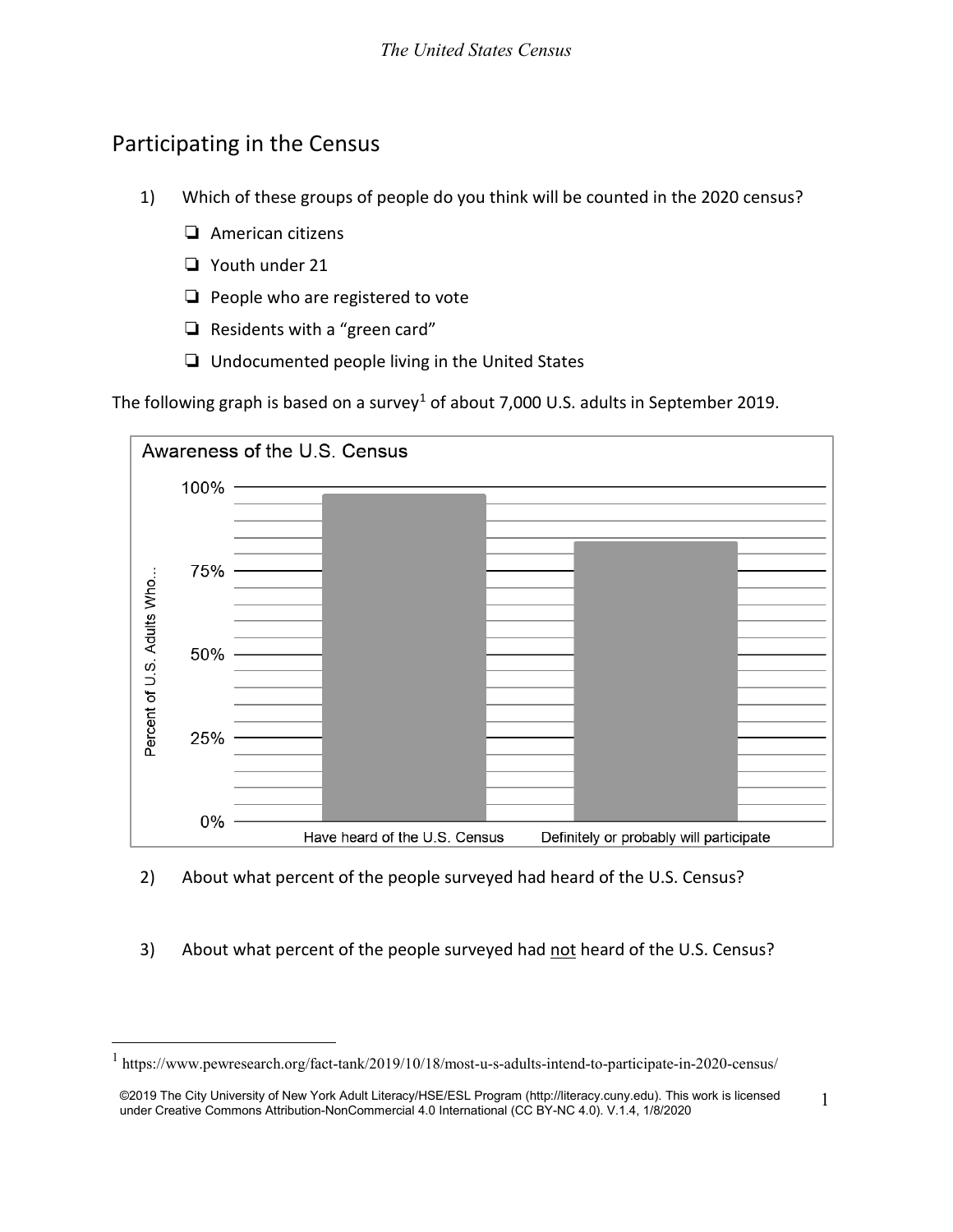4) 84% of the people surveyed said they probably would participate in the census. What percent of the people surveyed probably won't participate in the census?

Researchers use surveys to understand different populations. Surveys are used to learn our political opinions, our shopping habits, what we watch on television, and other kinds of information about groups of people. It wouldn't be practical for researchers to talk to everyone in a population every time they wanted to understand public opinion. For this reason, researchers usually select a random *sample* of people to interview.

The telephone numbers of the 7,000 people in this survey were chosen randomly by a computer. The researchers expect that the results of this survey are true of all U.S. adults, since these 7,000 people statistically represent the whole population.

5) Do you agree that the survey represents what U.S. adults think?

The U.S. Census is supposed to be a count of everyone living in the United States. It includes citizens and non-citizens, documented and undocumented immigrants, adults and children, people who are registered to vote and people who aren't registered to vote. Every household in the U.S. should receive a letter from the Census asking them to be part of the count. You don't have to be a citizen or registered to vote in order to be counted in the Census. People in the military are counted. People who are incarcerated are included in the count. People in long-term medical care are counted. Everyone is counted.

The census is not a survey. In a survey, a sample of the population is used to understand the whole population. In a census, everyone should be counted.

Since the Census is trying to count everyone, they will try hard to contact every household and every person in the United States. They will send a letter first. If you don't respond to the letter, they will send someone to knock on your door. If you don't answer the door, they will try again later. At some point, though, they will give up and you won't be counted.

Everyone living in the United States is counted except for people who don't respond to the Census.

6) Why do you think someone would not want to respond to the Census?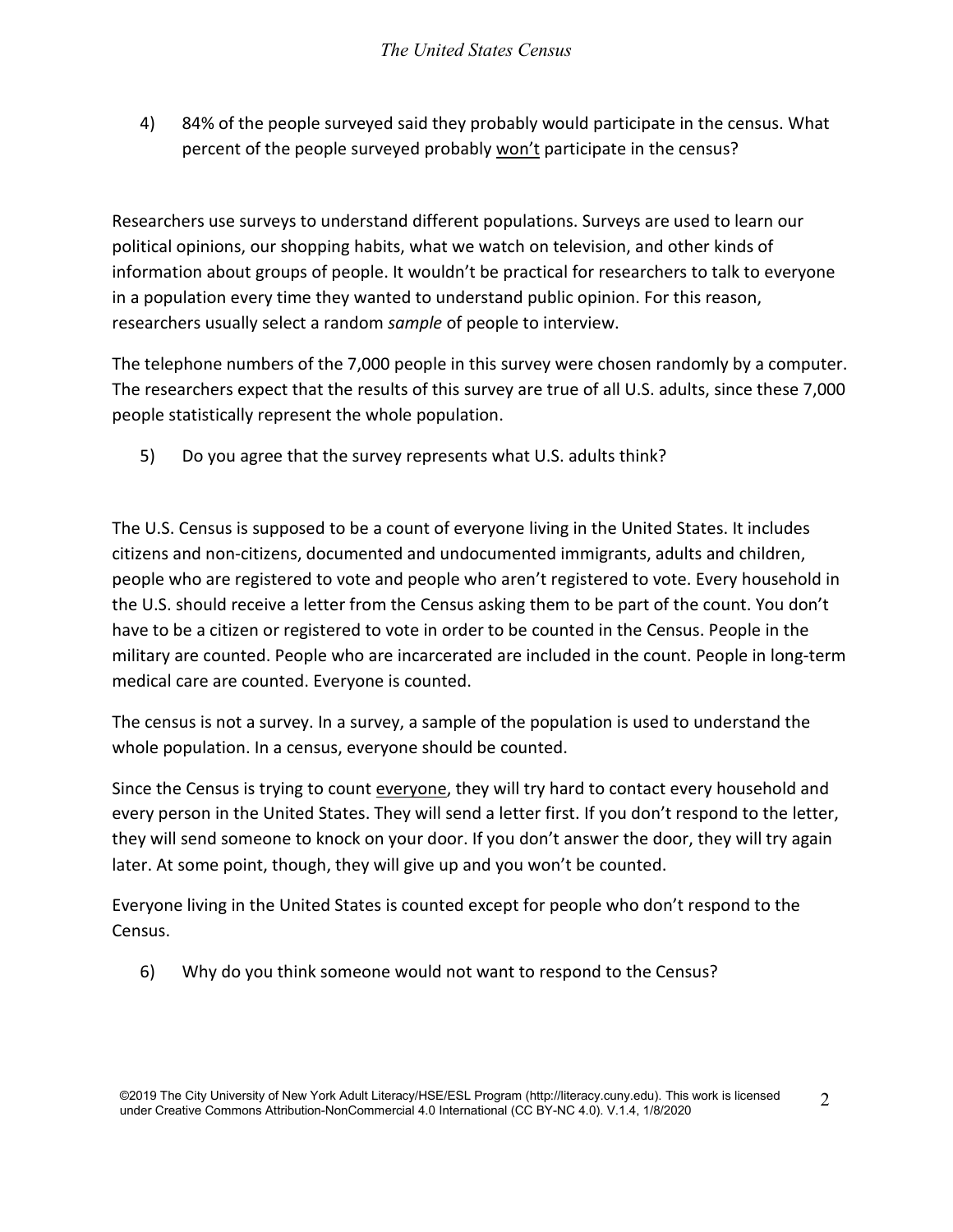## *The United States Census*

Examine the following three graphs from the same survey of U.S. adults in September 2019.



Expected Participation in Census 2020 by Age

Expected Participation in Census 2020 by Race



©2019 The City University of New York Adult Literacy/HSE/ESL Program [\(http://literacy.cuny.edu\)](http://literacy.cuny.edu/). This work is licensed ©2019 The City University of New York Adult Literacy/HSE/ESL Program (http://literacy.cuny.edu). This work is licensed 3<br>under Creative Commons Attribution-NonCommercial 4.0 International (CC BY-NC 4.0). V.1.4, 1/8/2020